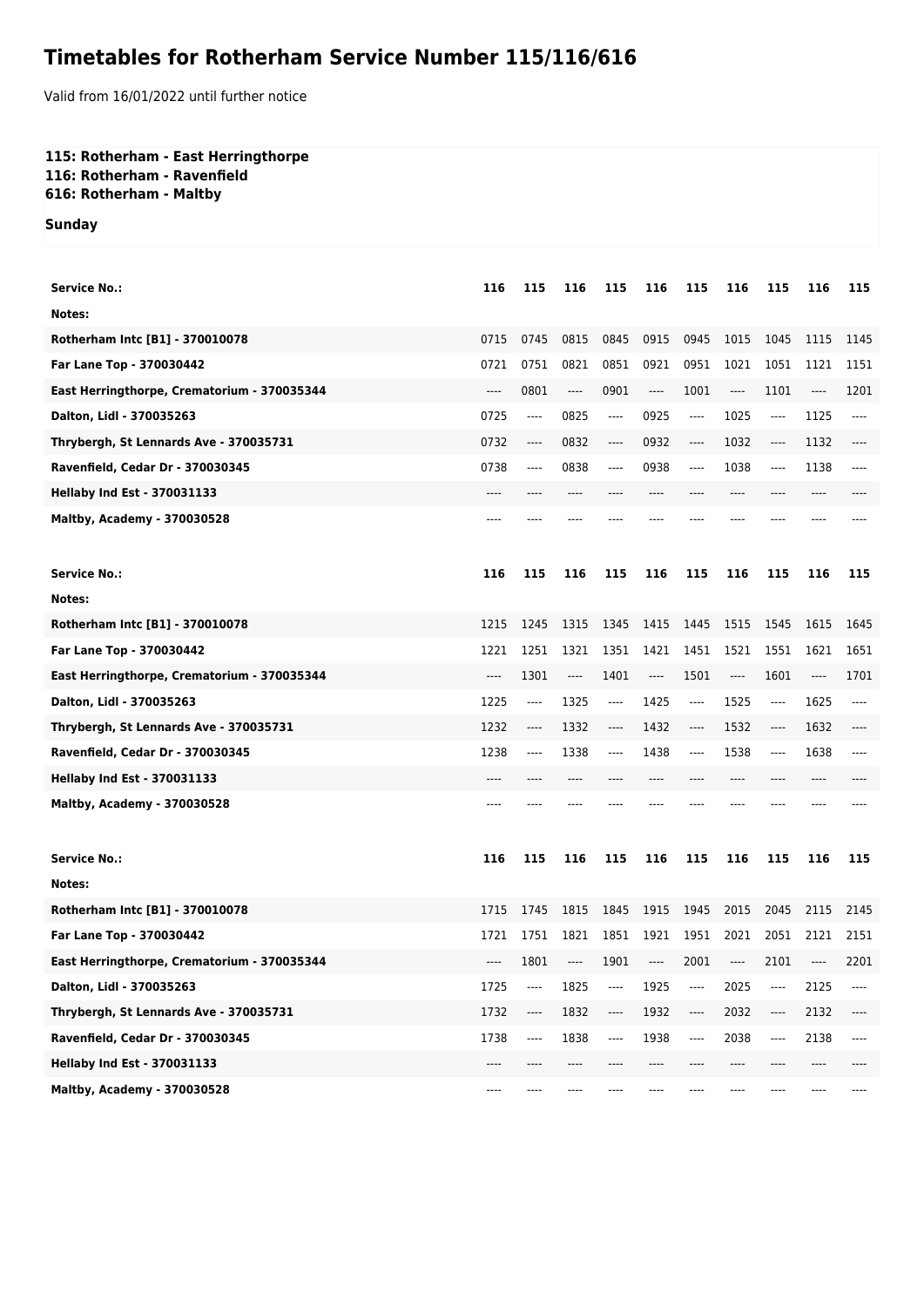| <b>Service No.:</b>                         | 116   | 115   |
|---------------------------------------------|-------|-------|
| Notes:                                      |       |       |
| Rotherham Intc [B1] - 370010078             | 2215  | 2245  |
| Far Lane Top - 370030442                    | 2221  | 2251  |
| East Herringthorpe, Crematorium - 370035344 | $---$ | 2301  |
| Dalton, Lidl - 370035263                    | 2225  | ----  |
| Thrybergh, St Lennards Ave - 370035731      | 2232  | $---$ |
| Ravenfield, Cedar Dr - 370030345            | 2238  | ----  |
| <b>Hellaby Ind Est - 370031133</b>          | ----  | $---$ |
| <b>Maltby, Academy - 370030528</b>          | ----  | ----  |

## **115: East Herringthorpe - Rotherham 116: Ravenfield - Rotherham 616: Maltby - Rotherham**

**Sunday**

| <b>Service No.:</b><br>116<br>116<br>115<br>116<br>116<br>115<br>116<br>115<br>Notes:                            |          |      |
|------------------------------------------------------------------------------------------------------------------|----------|------|
|                                                                                                                  | 115      | 116  |
|                                                                                                                  |          |      |
| Maltby, Academy - 370030522                                                                                      |          |      |
| Thrybergh, St Lennards Ave - 370035731<br>$---$<br>----<br>----<br>----<br>----<br>----<br>$---$                 | ----     |      |
| <b>Hellaby Ind Est - 370031133</b><br>----<br>----<br>----<br>----<br>----                                       | ----     |      |
| Ravenfield, Cedar Dr - 370035177<br>0643<br>0743<br>0843<br>0943<br>1043<br>$-----$<br>----<br>----              | ----     | 1143 |
| Thrybergh, St Lennards Ave - 370035731<br>0650<br>0750<br>0950<br>1050<br>0850<br>$---$<br>----<br>$---$         | ----     | 1150 |
| Park Road - 370030601<br>----<br>----<br>----<br>----<br>----<br>----<br>----<br>----                            | $---$    |      |
| <b>Saville Street - 370035034</b><br>0757<br>0657<br>0857<br>0957<br>1057<br>----<br>$-----$<br>----             | ----     | 1157 |
| East Herringthorpe, Crematorium - 370035344<br>0804<br>0904<br>1004<br>----<br>$---$<br>----<br>----<br>$---$    | 1104     | ---- |
| Far Lane Top - 370030833<br>0811<br>0911<br>1001<br>1011<br>0701<br>0801<br>0901<br>1101                         | 1111     | 1201 |
| Rotherham Intc - 370010164<br>0808<br>0818<br>0908<br>0918<br>1008<br>1018<br>0708<br>1108                       | 1118     | 1208 |
|                                                                                                                  |          |      |
|                                                                                                                  |          |      |
| 116<br>115<br><b>Service No.:</b><br>115<br>115<br>116<br>115<br>116<br>116                                      | 115      | 116  |
| Notes:                                                                                                           |          |      |
| <b>Maltby, Academy - 370030522</b>                                                                               |          |      |
| Thrybergh, St Lennards Ave - 370035731<br>----<br>----<br>----<br>----                                           |          |      |
| <b>Hellaby Ind Est - 370031133</b><br>----<br>----                                                               | ----     |      |
| Ravenfield, Cedar Dr - 370035177<br>1243<br>1543<br>1343<br>1443<br>$---$<br>----<br>----<br>$---$               | $\cdots$ | 1643 |
| Thrybergh, St Lennards Ave - 370035731<br>1250<br>1450<br>1550<br>1350<br>$---$<br>----<br>$---$<br>----         | ----     | 1650 |
| Park Road - 370030601<br>----<br>----<br>----<br>----                                                            | ----     |      |
| <b>Saville Street - 370035034</b><br>1257<br>1557<br>1357<br>1457<br>$---$<br>$---$<br>$---$<br>----             | $---$    | 1657 |
| East Herringthorpe, Crematorium - 370035344<br>1204<br>1304<br>1504<br>1404<br>----<br>----<br>$\cdots$<br>$---$ | 1604     |      |
| Far Lane Top - 370030833<br>1211<br>1411<br>1501<br>1511<br>1601<br>1301<br>1311<br>1401                         | 1611     | 1701 |